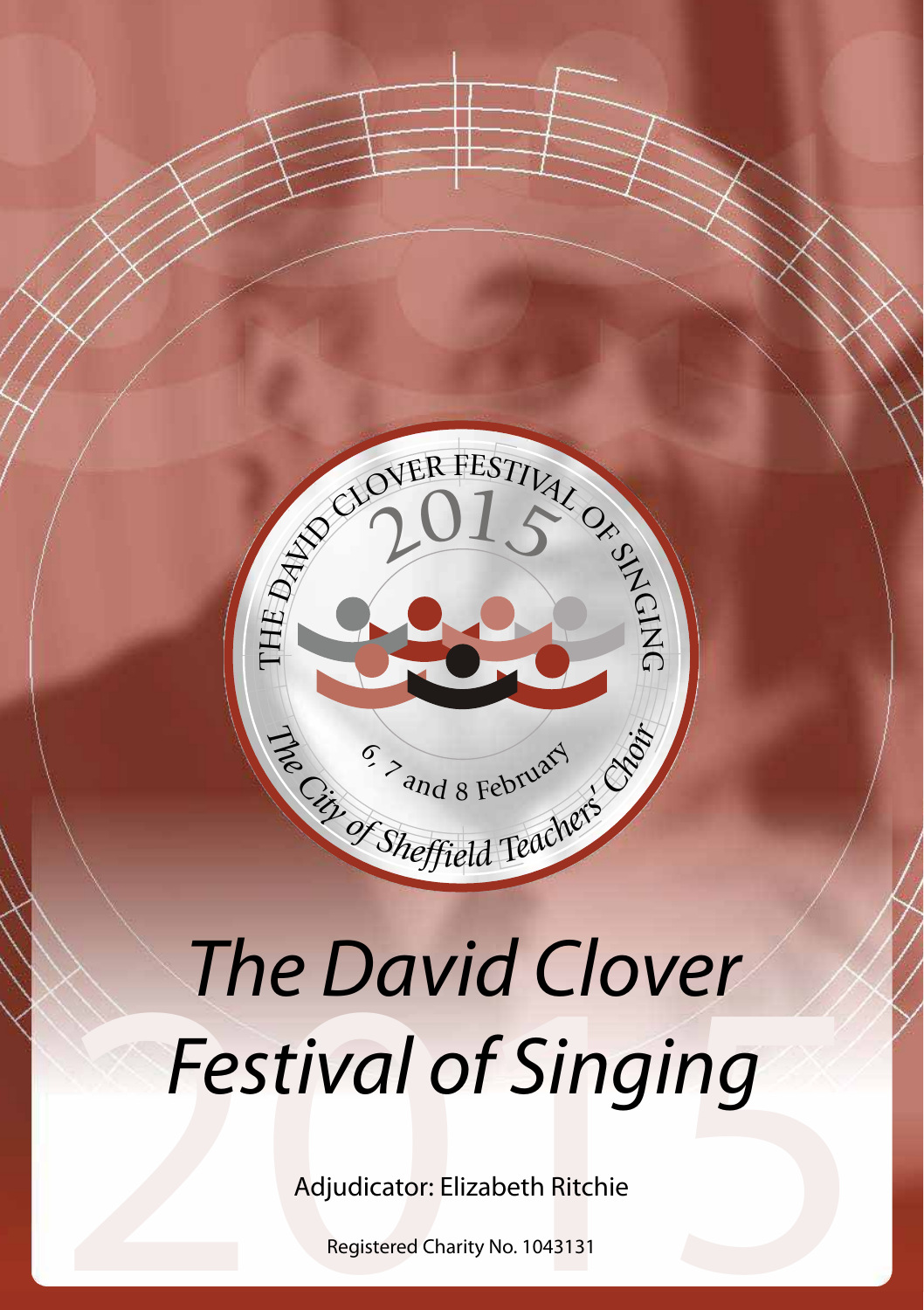

# The  $City$  of  $Sheffield$  TEACHERS' CHOIR

The City of Sheffield Teachers' Choir was formed on Thursday 7 November, 1968 by Sheffield's then Music Adviser, Dr. David Clover. It was a direct result of the daily choral sessions of his initial residential music course held at the Hayes Conference Centre, Swanwick. This was the first time that Sheffield music teachers had ever come together in this way and it was a historic occasion for Sheffield music.

The choir's first performance was the Festival of Lessons and Carols in Sheffield Cathedral during Christmastide 1968.

For eleven years the choir flourished under David Clover's baton, raising much money for children's charities, both local and national, and giving opportunities for those connected, at that time, with the education service in Sheffield to come together and sing for the sheer joy of singing. Since his death in January 1979 the choir has continued to perform both at home and abroad. It celebrated its fortieth anniversary in 2008 with a concert at St. John's Church, Ranmoor, on Friday 7 November.

The repertoire is wide. Over the years performances have included Mozart's *Requiem,* Dvořák's *Mass in D,* Vivaldi's *Gloria,* Bach's *Magnificat,* Haydn's *Nelson, Harmoniemesse and Maria Theresa Masses*, sacred music by various composers, church services, Stainer's *Crucifixion,* Maunder's *Olivet to Calvary,*  William Lloyd Webber's *The Saviour* and *The Divine Compassion*, concert versions of Gilbert and Sulivan operettas, opera choruses, part songs, spirituals, folk songs and songs from the shows, as well as Festivals of Lessons and Carols.

Venues have included Sheffield's City Hall, its two cathedrals, the Firth Hall (Sheffield University), local churches, school halls, churches in Derbyshire villages, the 'Bronte' village of Haworth, the village of Castleton, Chatsworth House, St. John's College (Cambridge), Fountains Abbey, Ely Cathedral, Wakefield Cathedral, Liverpool's Anglican Cathedral and York Minster. The choir sang in Bochum, as part of the 50th anniversary of the town-twinning with Sheffield, and in Dortmund, Germany, in October 2000. In March 2005 the Teachers' Choir hosted the Dublin City Council Choir and shared an extremely successful concert with them. October 2005 saw the Teachers' Choir singing again with the Dublin Choir, this time in Dublin's City Hall, and also performing with them in a second concert raising almost 5000 euros towards the building of a new hospice in Dublin.

#### **THE CITY OF SHEFFIELD TEACHERS' CHOIR WELCOMES NEW SINGERS**

The City of Sheffield Teachers' Choir is a group of amateur singers who enjoy making music together. The choir has widened its membership to those who are not teachers, and welcomes new members in all voice parts.

The two basic requirements are that you want to sing and that you have the commitment expected in belonging to any successful organisation. Rehearsals are held every Thursday evening during term time from 7.00p.m. to 9.00p.m. For further information and venue details please contact the Conductor: Mr R. D. Green on 0113 256 5320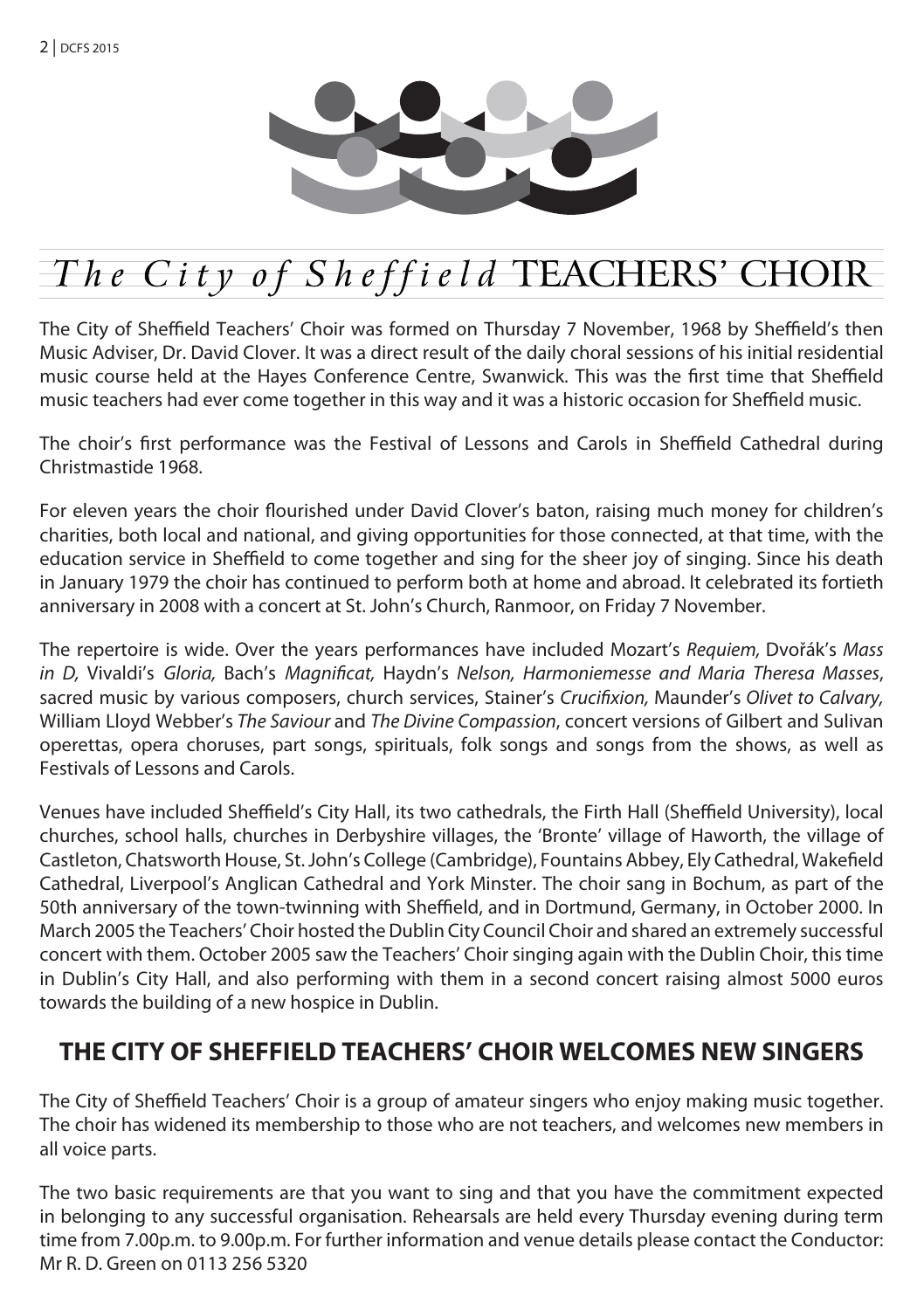# **THE DAVID CLOVER FESTIVAL OF SINGING**



Dr. David Clover came to Sheffield in 1966 having been appointed as the city's Music Adviser to the Education Department. It was one of the earliest residential courses for music teachers and its daily choral sessions, organised by David, which brought the first members of the Sheffield Teachers' Choir (as it was then known) together in 1968.

Following David's untimely death in 1979, The Teachers' Choir committee at the time decided that there should be a fitting and lasting tribute and

memorial to his work. The result, in 1979, was the establishing of *The David Clover Vocal Prize*, the first competition being held in 1980. *The David Clover Vocal Prize* later became *The David Clover Competition for Singers*, and in 2010 was re-named *The David Clover Festival of Singing*. The original *Vocal Prize* provided an opportunity for singers to perform songs of their own choice with a view to being helped and encouraged by experienced judges of singing, and that ethos is still as strong as it ever was.

*The Vocal Prize* started in a small way with only two classes for those of secondary school age. Since its inception, it has grown into a competitive event of worth, high standing, credibility and stature in the eyes of discerning musicians not only in and around the city of Sheffield, but also nationally. It has also proved itself a worthy vehicle of encouragement and support for young singers, but the Festival is now open to **all** singers from the age of nine, and its chief objective is to foster this branch of music making which was ever one of Dr. Clover's greatest loves - singing. He strongly maintained, as others have done, that everyone has a musical instrument which can be developed - the voice - and much of his work was devoted to fostering the use of young voices whether as soloists or choralists. He believed that the voice deserved equal status with other musical instruments.

Over the years, internationally famed singers and teachers of singing have adjudicated at the Festival including Constance Shacklock (President from 1985-1999), Marjorie Thomas, Jean Allister, Rae Woodland, Nigel Perrin, Mollie Petrie (President from 1999-2013, and the first Patron from 2013) and Mark Wildman (Vice President from 1999-2013, and The President from 2013).

Previous winners include Elizabeth Watts (international soprano and Vice-President), Ella Taylor (BBC Radio 2 Choirgirl of the Year 2010) and many others (including Cari Searle, Jessica Greaves, Harriet Eyley, Anna Harvey and John Savournin) who have joined the singing professions.

Once the annual Festival has ended, *The City of Sheffield Teachers' Choir* is always delighted to invite singers from the Festival to share in its concerts when possible.

#### **Mollie Petrie** *FGSM FRSA*

Patron of the City of Sheffield Teachers' Choir and the David Clover Festival of Singing



*My warmest wishes to you all for another successful Festival.*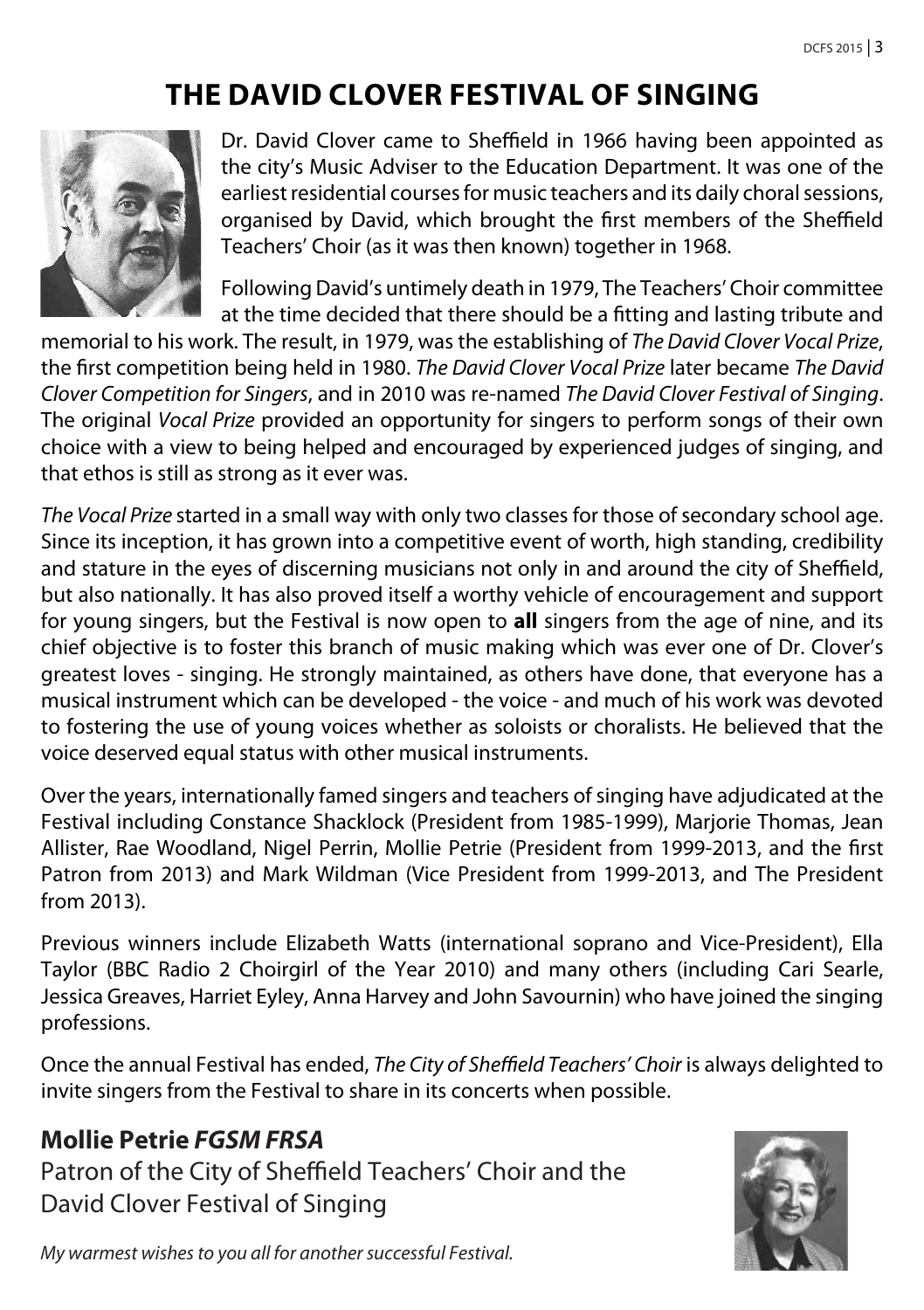

#### **Professor Mark Wildman** *FRAM FRSA*  President of the City of Sheffield Teachers' Choir and the David Clover Festival of Singing

Mark received his early musical education at The King's School, Gloucester and as a chorister in Gloucester Cathedral. Later on he studied at The Royal Academy of Music where he was awarded the Westmorland Scholarship, the Recital Diploma and the Frederick Slinn Fellowship. In 1976, whilst still a student at the RAM, he

won a Choral Exhibition at St. George's Chapel, Windsor Castle, where he sang for three years.

Mark has travelled throughout Europe, Scandinavia, the British Isles and the USA, where as well as works from the standard repertoire, engagements have included Walton's *Belshazzar's Feast*, Mahler's *Symphony of a Thousand*, Elgar's *The Kingdom*, Stravinsky's *Les Noces* and *Pulcinella* and Rachmaninov's *The Bells*. In 1976 Mark sang in the first of a series of performances of the complete Church Cantatas of J.S. Bach. To date he has performed nearly 200 of these including the solo cantatas *Ich habe genug* and *Ich will den Kreuzstab gerne tragen*. He has sung with most of Britain's foremost orchestras, at the Promenade concerts and at a number of British and European Festivals. In recital, Mark has a wide repertoire ranging from the works of Purcell, Boyce and Arne to those of Roger Steptoe, Philip White, Arthur Wills and Giles Swayne, of whose works he has given first performances.

He combines a busy performing career with that of a Professor of Singing at the Royal Academy of Music where he was appointed Head of Vocal Studies in 1991. He is a much travelled adjudicator and is an examiner for the Associated Board of the Royal Schools of Music. He was elected a Fellow of the Royal Academy of Music in 1994 and a fellow of the Royal Society of Arts in 1995.



#### **Elizabeth Ritchie** *LRAM, FRAM*

Adjudicator of the 2015 David Clover Festival of Singing

Elizabeth studied singing and piano at the Royal Academy of Music, continuing her studies at the Salzburg Mozarteum and the London Opera Centre before joining Glyndebourne. Following Glyndebourne, Elizabeth sang as a soloist with Welsh National Opera, English National Opera, Scottish Opera, Opera North and New Sadlers Wells, as well as in productions abroad.

As an oratorio singer and recitalist, Elizabeth has performed at the South Bank, the Wigmore Hall and at other notable venues and with well known choral societies throughout the country. With a broad repertoire covering the classical and popular, Elizabeth has compiled and performed in many programmes combining words and music before music societies and other audiences. Elizabeth has made a number of recordings and has been heard on Radio 3, Classic FM and local radio.

As well as a performer, Elizabeth is a professor of singing at the Royal Academy of Music, where she was for some time responsible for classes in English Song. Many of her pupils have secured work with major opera companies in the UK and Europe and a number have been successful in international competitions, including two chosen to represent their respective countries in the Cardiff Singer of the World. In 2010 one of Elizabeth's pupils was awarded the prestigious Blue Riband at the Welsh National Eisteddfod. Elizabeth has taught by invitation in Germany and Iceland, and at the Cardiff International Academy of Voice, and she teaches privately in London and elsewhere. She is well-known as an adjudicator at music festivals and competitions within the UK. Elizabeth has given masterclasses and has participated as a teacher in summer schools in England and abroad and has organised and led a number of courses for students from the UK and abroad.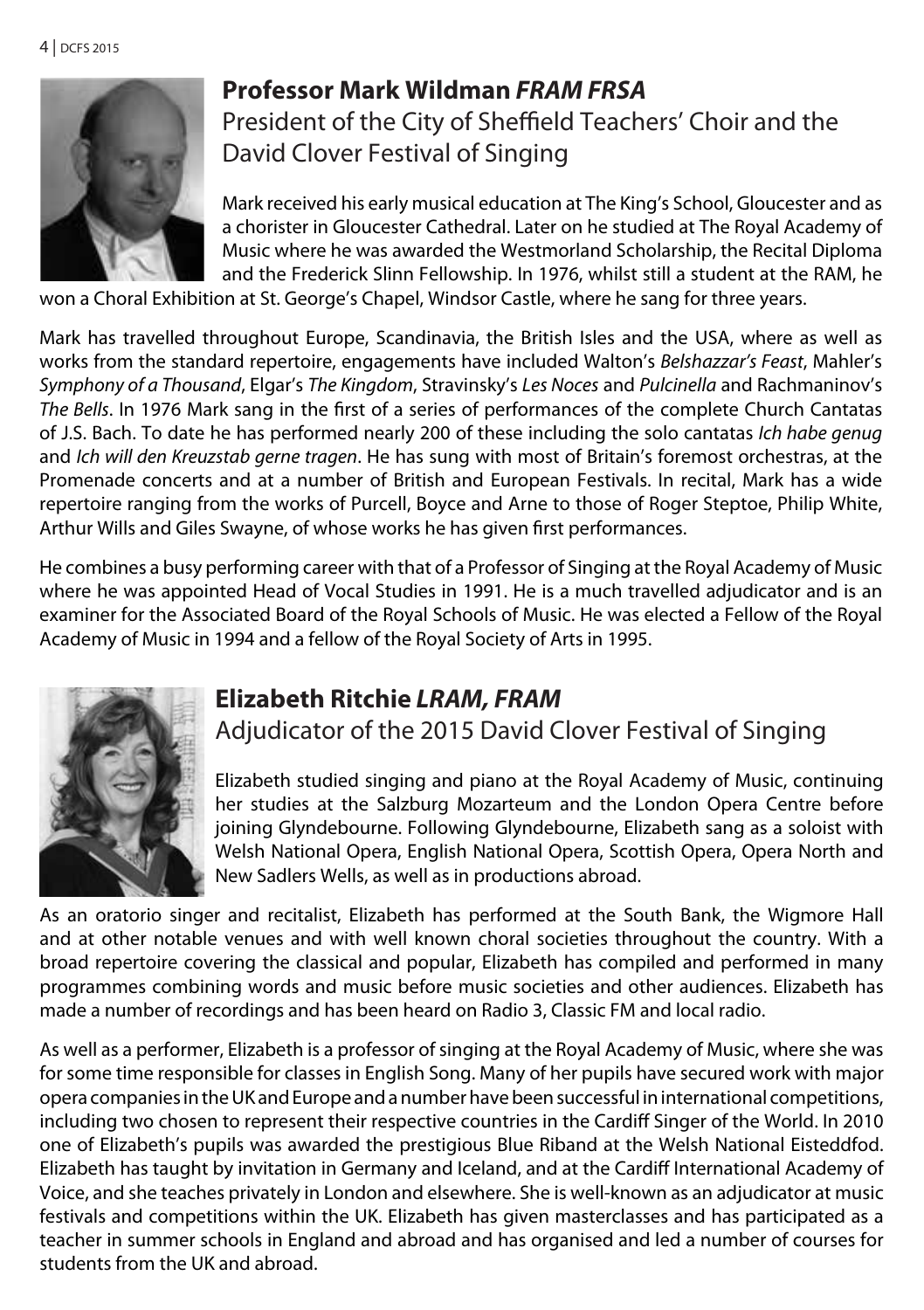# **FRIDAY 6 FEBRUARY 6pm Dore and Totley United Reformed Church**

#### **VOCAL SOLO CLASS sponsored by Hallam Choral Society**

| Amara Dobson      | The Path to the Moon               | <b>Thiman</b> |
|-------------------|------------------------------------|---------------|
| Matilda Jansen    | The Moon and <i>I (The Mikado)</i> | Sullivan      |
| Olivia Glentworth | Dona.Dona                          | Secunda       |
| Alice Chapman     | Heiden Roslein                     | Schubert      |

#### **BRITISH SONG CLASS (13 - 16) sponsored by Wendy Nutton**

| Tabitha Smart            | Everyone Sang                            | Higginson      |
|--------------------------|------------------------------------------|----------------|
| Hannah Thomson           | Now sleeps the Crimson Petal             | Ouilter        |
| Lucie Samaniego          | Ferry me across the water                | Finzi          |
| Caitlin O'Toole          | Tell me, Lovely Shepherd                 | Boyce          |
| Pippa Crossland          | He wishes for the cloths of Heaven       | <b>Jenkins</b> |
| Estella Smith            | When daisies pied (Love's labour's Lost) | Arne           |
| <b>Courteney Plester</b> | The Trees in England                     | Wood           |
| Robert McKinna           | Ferry me across the Water                | Finzi          |

#### **SONGS FROM THE SHOWS CLASS (13-16) sponsored by The Rotary Club of Abbeydale**

| Mary Wilcock             | I could have danced all night (My Fair Lady)      | Loewe           |
|--------------------------|---------------------------------------------------|-----------------|
| Robert McKinna           | Consider yourself (Oliver)                        | Bart            |
| Hannah Thomson           | Green Finch and Linnet Bird (Sweeney Todd)        | Sondheim        |
| Caitlin O'Toole          | A Nightingale sang in Berkeley Square (New Faces) | Sherwin         |
| Estella Smith            | Wouldn't it be Loverly (My Fair Lady)             | Loewe           |
| <b>Courteney Plester</b> | I Feel Pretty (West Side Story)                   | Bernstein       |
| Pippa Crossland          | Love Walked In (Goldwyn Follies)                  | Gershwin        |
| Ella Verity              | My Ship (Lady in the Dark)                        | Weill           |
| Xenca Watson             | Someone Like You (Jekyll and Hyde)                | <b>Bricusse</b> |

#### **ENGLISH WORDS AND SONG CLASS (any age) sponsored by Andrew Robinson in memory of Robert Presley**

| Niamh Sibley             | Sleep Little Babe                   | Field       |
|--------------------------|-------------------------------------|-------------|
| Molly O'Toole            | Lady Anne Bothwell's Lament         | Anon.       |
| <b>Anthony Trippettt</b> | Is My Team Ploughing                | Butterworth |
| Katie Wood               | Where Corals Lie (Sea Pictures)     | Elgar       |
| Jacob Pountney           | Trade Winds                         | Keel        |
| Olivia Caputa            | Sure on the Shining Night (4 Songs) | Barber      |

#### **SONGS FROM THE SHOWS CLASS (22 and over) sponsored by Christine Barkla**

| Kate Thompson          | I Love what I'm Doing (Gentlemen prefer blondes) | Styne        |
|------------------------|--------------------------------------------------|--------------|
| <b>Frances Gregory</b> | Someone to watch over me (Oh Kay)                | Gershwin     |
| Varsha George          | Memory (Cats)                                    | Lloyd Webber |
| David Brothers         | Bring Him Home (Les Miserables)                  | Schonbera    |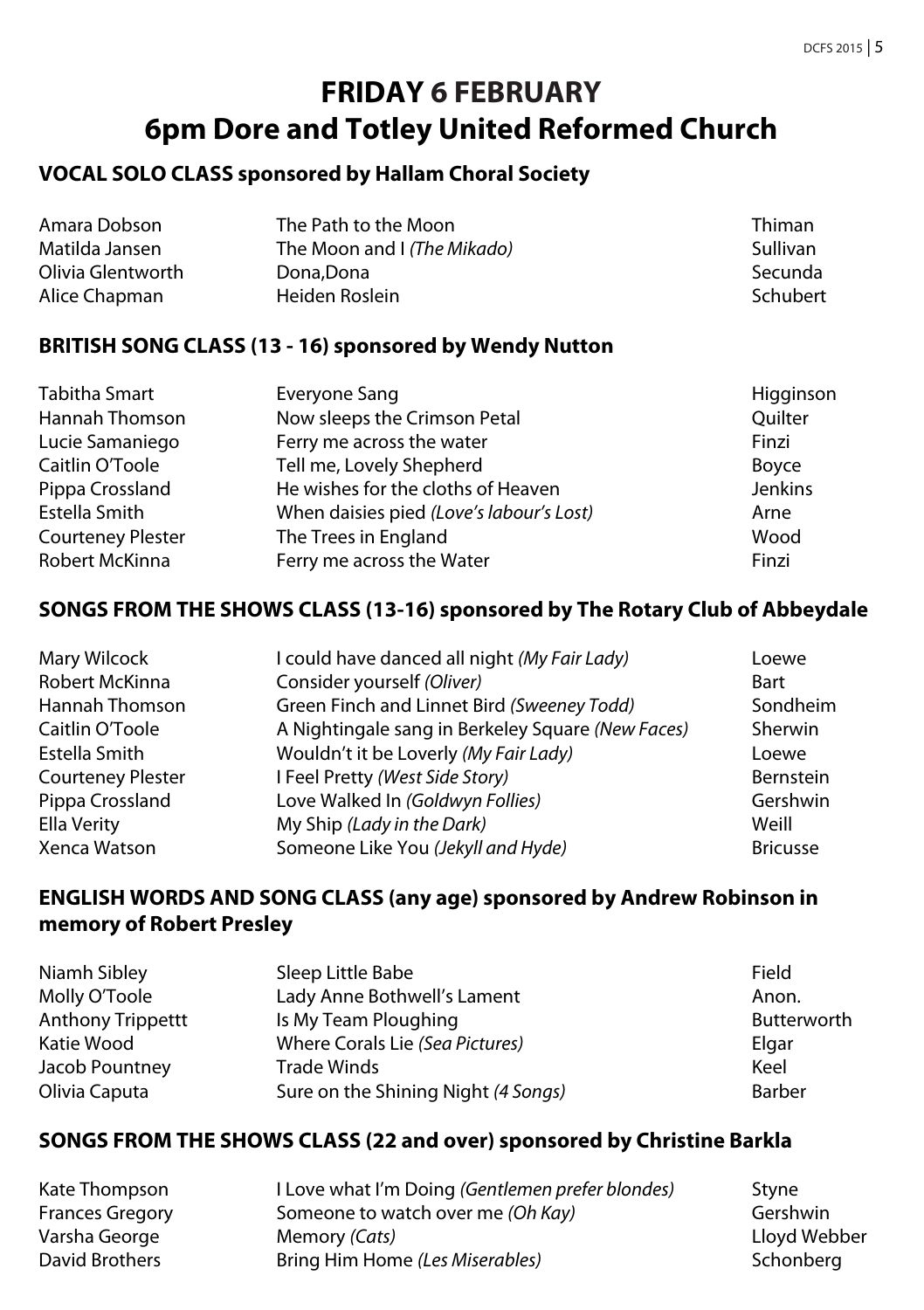# **SATURDAY 7 FEBRUARY 9.30am Dore and Totley United Reformed Church**

#### **JUNIOR RECITAL CLASS (13 – 15) sponsored by Stuart and Elizabeth Hampshire**

| <b>Tabitha Smart</b> | The Cuckoo                                            | Trad.     |
|----------------------|-------------------------------------------------------|-----------|
|                      | Lachen und Weinen                                     | Schubert  |
|                      | Vieni, vieni, o mio diletto                           | Vivaldi   |
| Mary Wilcock         | It was a Lover and his Lass                           | Morley    |
|                      | The Princess                                          | Grieg     |
|                      | In a Shady Nook                                       | Trad.     |
| Niamh Sibley         | Caro Mio Ben                                          | Giordani  |
|                      | My True Love hath my Heart (Three old English Lyrics) | Keel      |
|                      | Early one Morning                                     | Trad.     |
| Caitlin O'Toole      | The Knotting Song                                     | Purcell   |
|                      | The Cloths of Heaven                                  | Dunhill   |
|                      | Island Spinning Song                                  | Trad.     |
| Samantha Brooks      | The Silver Swan                                       | Gibbons   |
|                      | Weep you no more sad fountains                        | Quilter   |
|                      | Morag's Cradle Song                                   | Trad.     |
| Loretta Deeney       | Caro Mio Ben                                          | Giordani  |
|                      | Long Time Ago                                         | Copland   |
|                      | Danny Boy                                             | Weatherly |

#### **BRITISH SONG CLASS (22 and over) sponsored by Alan Young**

| Rebecca Schneider    | King David          | Howells |
|----------------------|---------------------|---------|
| Francesca Nour       | A Green Cornfield   | Head    |
| June Thompson-Graham | The Shepherd's Song | Elgar   |

#### **ORATORIO OR SACRED SONG CLASS (22 and over) sponsored by The Sheffield Chorale**

| Francesca Nour        | Pie Jesu (Requiem)                           | Fauré   |
|-----------------------|----------------------------------------------|---------|
| June Thompson-Graham  | Farewell ye Limpid Springs (Jephtha)         | Handel  |
| Anne Bailey           | Domine Deus (Gloria)                         | Vivaldi |
| Alexandra Robinson    | I Long with Childlike Longing (St. Ludmilla) | Dvořák  |
| Gillian Von Fragstein | With Verdue Clad (Creation)                  | Haydn   |
| Katie Wood            | Qui Sedes Ad Dexteram Patris (Gloria)        | Vivaldi |

### **2.15pm Dore and Totley United Reformed Church,**

#### **OPEN RECITAL CLASS (22 and over) sponsored by Paul Clerehugh**

| Alexandra Robinson | The Miller of Dee                          | Trad.       |
|--------------------|--------------------------------------------|-------------|
|                    | Ompejbok uz a Urocce                       | Rachmaninov |
|                    | Sola, Perduta, Abbandonata (Manon Lescaut) | Puccini     |
|                    | Einsamkeit (Die Winterreise)               | Schubert    |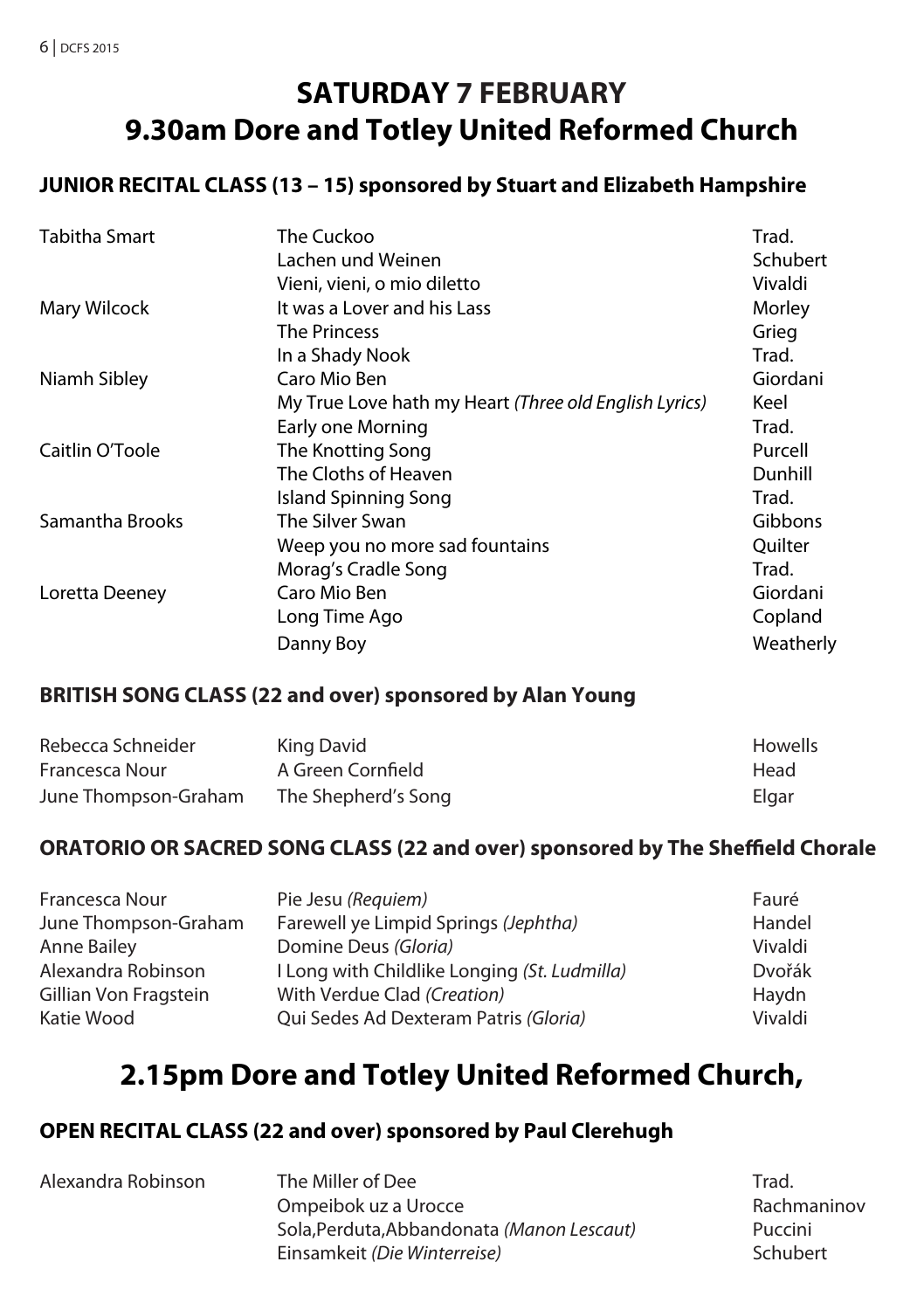| Elizabeth Ellen         | If Music be the Food of Love                             | Purcell            |
|-------------------------|----------------------------------------------------------|--------------------|
|                         | Les Roses d'Ispahan                                      | Fauré              |
|                         | Early One Morning                                        | Trad.              |
|                         | Non So Piu Cosa Son (Marriage of Figaro)                 | Mozart             |
| <b>Tom Smith</b>        | O del mio amato ben                                      | Donaudy            |
|                         | En ferment les yeux                                      | Massenet           |
|                         | <b>Breit Uber mein Haupt</b>                             | <b>Strauss</b>     |
|                         | Foggy, Foggy Dew                                         | Trad.              |
| Kate Thompson           | The Sun, where rays are all ablaze (Mikado)              | Sullivan           |
|                         | Sweeter than Roses (Pausanius)                           | Purcell            |
|                         | The Testimony of Patience Kershaw                        | Folk Song          |
|                         | Love in the Thirties                                     | <b>Bolcom</b>      |
| Rebecca Schneider       | Cupid, the Slyest Roque Alive                            | Purcell            |
|                         | Barbara Allen                                            | Trad.              |
|                         | Extase                                                   | Duparc             |
|                         | Appena Mi Vedon (La Finta Giardiniera)                   | Mozart             |
| <b>Anthony Trippett</b> | I attempt from Love's Sickness to fly (The Indian Queen) | Purcell            |
|                         | Nino Divino                                              | Ribo               |
|                         | I've got a Little Whippet                                | Trad. arr. Boswell |
|                         | Now Heaven in Fullest Glory Shone (The Creation)         | Haydn              |
| Katie Wood              | Che Fiero Costume (Etiocle and Polinicie)                | Legrenzi           |
|                         | Auf dem Wasser zu Singen                                 | Schubert           |
|                         | The Isle of Cloy                                         | Trad. arr. Moeran  |
|                         | The Shepherd's Song                                      | Elgar              |

# **6.30pm Dore and Totley United Reformed Church**

#### **INTERMEDIATE RECITAL CLASS (16-17) sponsored by Dore Male Voice Choir**

| Molly O'Toole  | Twas Within a Furlong of Edinburgh Town    | Purcell        |
|----------------|--------------------------------------------|----------------|
|                | En Priere                                  | Fauré          |
|                | <b>Star Candles</b>                        | Head           |
|                | The Bonny Lighter Boy                      | Sharp          |
| Estella Smith  | Longing for Spring                         | Mozart         |
|                | <b>I Must and I Will Get Married</b>       | Anon.          |
|                | A New Year Carol                           | <b>Britten</b> |
| Hannah Thomson | Her Song                                   | Ireland        |
|                | Gretchen am Spinnrade                      | Schubert       |
|                | When I Was In My Prime                     | Trad.          |
| Alice Gold     | <b>Bel Piacere</b>                         | Handel         |
|                | Little Island                              | Rachmaninov    |
|                | Oh, Would I Were But That Sweet Linnet     | Trad.          |
|                | Una Donna A Quindici Anni (Cosi Fan Tutti) | Mozart         |
| Ella Verity    | Where The Bee Sucks                        | Arne           |
|                | <b>The Princess</b>                        | Grieg          |
|                | A Green Cornfield                          | Head           |
|                | My Lagan Love                              | Trad.          |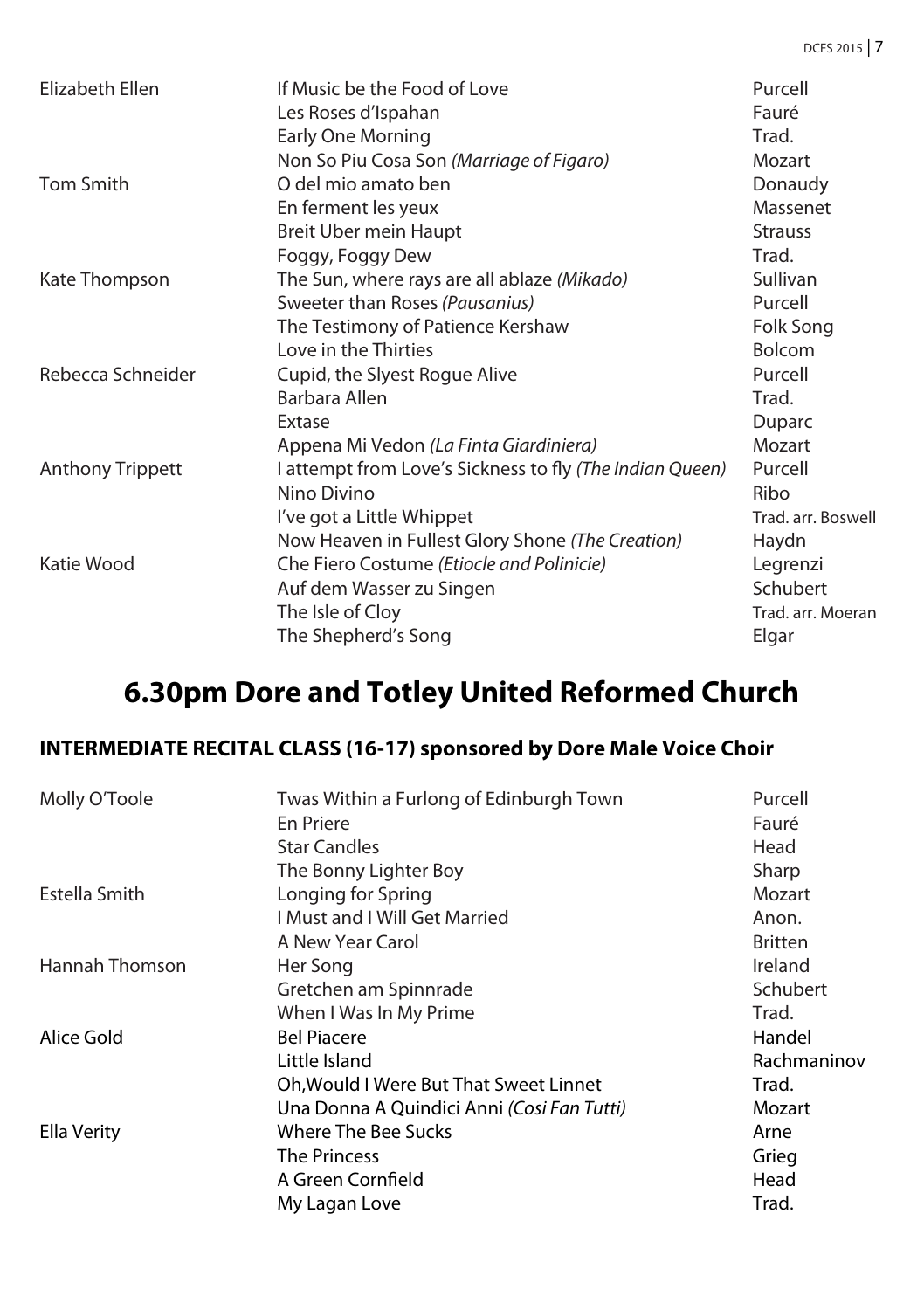#### **FRENCH SONG CLASS (any age) sponsored by Dr. Peter Humphries**

| Rebecca Schneider  | Montparnasse                             | <b>Poulenc</b> |
|--------------------|------------------------------------------|----------------|
| Anne Bailey        | Oh! Quand Je Dors                        | Liszt          |
| Alexandra Robinson | Aquarelles 2: Spleen (Ariettes Oubliees) | Debussy        |
| Estella Smith      | En Priere                                | <b>Bordese</b> |
| Alice Gold         | A Chloris                                | Hahn           |

#### **LIED CLASS (any age) sponsored by Elizabeth Watts**

| June Thompson-Graham    | Die Lotosblume        | Schumann       |
|-------------------------|-----------------------|----------------|
| <b>Emily Chattle</b>    | An Die Nachtigal      | <b>Brahms</b>  |
| Rebecca Schneider       | Mignon 1              | Wolf           |
| <b>Anthony Trippett</b> | Die Beiden Grenadiere | Schumann       |
| Elizabeth Ellen         | Die Nacht             | <b>Strauss</b> |
| Alexandra Robinson      | Aufenthalt            | Schubert       |
| <b>Frances Gregory</b>  | Als Luise Die Briefe  | Mozart         |
| Anne Bailey             | Gretchen Am Spinnrade | Schubert       |
| Katie Wood              | Lied Der Mignon       | Schubert       |

## **SUNDAY 8 FEBRUARY 9.30am Holiday Inn**

#### **ORATORIO OR SACRED SONG CLASS (13 – 16) sponsored by The Rotary Club of Abbeydale**

| Hannah Thomson           | From Mighty Kings (Judas Maccabaeus) | Handel |
|--------------------------|--------------------------------------|--------|
| Mary Wilcock             | The Virgin's Slumber Song            | Reger  |
| Lucie Samaniego          | Madonna and Child                    | Thiman |
| Pippa Crossland          | Panis Angelicus                      | Franck |
| <b>Courteney Plester</b> | Ave Verum Corpus                     | Elgar  |
| Tabitha Smart            | Come Unto Him (Messiah)              | Handel |

#### **SENIOR RECITAL CLASS (18 – 21) sponsored by Jack Senior in memory of his wife Barbara**

| <b>Florin Bailey</b> | O Del Mio Dolce Ardor (Paris and Helen)  | Gluck          |
|----------------------|------------------------------------------|----------------|
|                      | Now Sleeps the Crimson Petal             | <b>Ouilter</b> |
|                      | When a Merry Maiden Marries (Gondoliers) | Sullivan       |
|                      | She moved through the Fair               | Folk Song      |
| Olivia Caputa        | Voi, Che Sapete (Marriage of Figaro)     | Mozart         |
|                      | Dobru Noc (V.Narodnim Tonu)              | Dvořák         |
|                      | El Tra La La Y El Punteado (Tonadillas)  | Granados       |
|                      | She Moved through The Fair               | Folk Song      |
| <b>Emily Chattle</b> | Teco Si (La Caduta)                      | Vinci          |
|                      | Das Verlassene Magdlein                  | Wolf           |
|                      | Hymn to The Virgin                       | Rubbra         |
|                      | Come My Own One                          | Trad.          |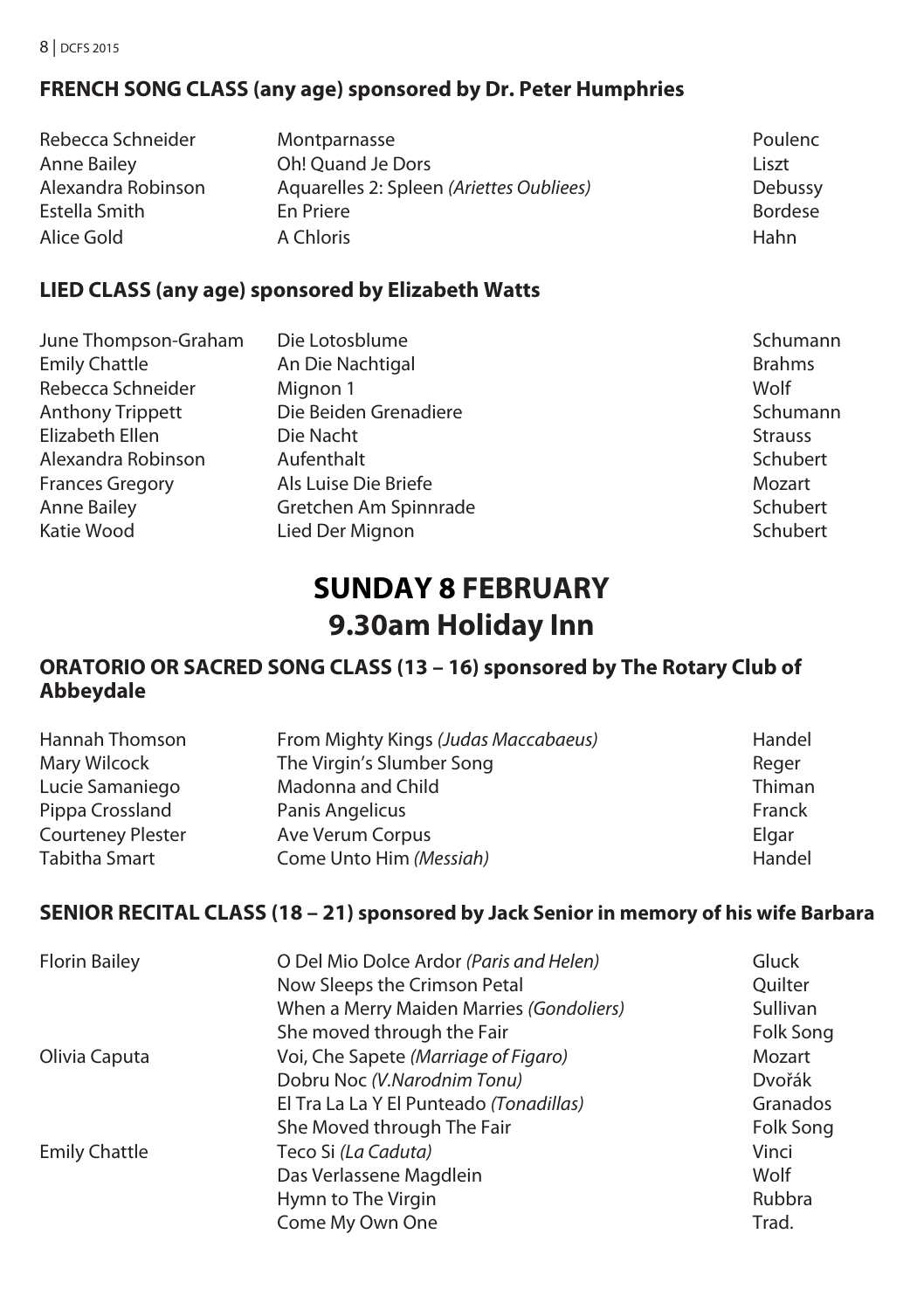#### **OPERA CLASS (17-21) sponsored by the ISM Sheffield**

| Olivia Caputa        | Mon Coeur S'ouvre A Ta Voix (Samson et Dalila) | Saint-Saëns |
|----------------------|------------------------------------------------|-------------|
| Alice Gold           | In Uomini. In Soldati (Cosi Fan Tutte)         | Mozart      |
| Laura Keyes          | Alma Del Core (La Costanza)                    | Caldara     |
| <b>Emily Chattle</b> | O Del Mio Dolce Ardor (Paris and Helen)        | Gluck       |
| Jacob Pountney       | Ombra Mai Fu (Xerxes)                          | Handel      |

#### **SONGS FROM THE SHOWS CLASS (17-21) sponsored by Heather and Keith Hoyland**

| Laura Keyes    | Far From the Home I Love (Fiddler on the Roof)   | <b>Bock</b> |
|----------------|--------------------------------------------------|-------------|
| Jacob Pountney | Somebody Loves Me (George White's Scandals 1924) | Gershwin    |
| Alice Gold     | Someone to Watch Over Me (Oh Kay)                | Gershwin    |
| Molly O'Toole  | Love is a Plaintive Song (Patience)              | Sullivan    |

# **2pm Holiday Inn**

#### **ORATORIO OR SACRED SONG CLASS (17-21) sponsored by Millhouse Green Male Voice Choir**

| Molly O'Toole | Angels Ever Bright and Fair (Theodora) | Handel |
|---------------|----------------------------------------|--------|
| Alice Gold    | Agnus Dei ( <i>Mass in C</i> )         | Mozart |
| Olivia Caputa | Buss und Reu (St. Matthew Passion)     | Bach   |

#### **BRITISH SONG CLASS (17-21) sponsored by Dr. Peter Humphries**

| Jacob Pountney | Phyllis                        | Young    |
|----------------|--------------------------------|----------|
| Emily Chattle  | It Was a Lover                 | Dring    |
| Laura Keyes    | Her Song                       | Ireland  |
| Olivia Caputa  | Sleep (Five Elizabethan Songs) | Gurney   |
| Alice Gold     | Ophelia's Song                 | Maconchy |

#### **ANNIVERSARY CLASS (any age) sponsored by David Durrant**

| Lucie Samaniego    | Panis Angelicus           | Franck          |
|--------------------|---------------------------|-----------------|
| Anne Bailey        | None But The Lonely Heart | Tchaikovsky     |
| Alexandra Robinson | Kamapeuka                 | Tchaikovsky     |
| Rebecca Schneider  | Saf, Saf, Susa            | <b>Sibelius</b> |

#### **OPERA CLASS (22 and over) sponsored by the ISM Sheffield**

| June Thompson-Graham    | Il Mio Bel Foco                               | Marcello       |
|-------------------------|-----------------------------------------------|----------------|
| <b>Ruth Speare</b>      | Mon Coeur Souvre A Ta Voix (Samson et Delila) | Saint-Saëns    |
| Francesca Nour          | Batti, Batti (Don Giovanni)                   | Mozart         |
| <b>Anthony Trippett</b> | Non Piu Andrai (Marriage of Figaro)           | Mozart         |
| Anne Bailey             | Tacea La Notte Placida (Il Travatore)         | Verdi          |
| Elizabeth Ellen         | Je Veux Vivre (Romeo et Juliette)             | Gounod         |
| <b>Frances Gregory</b>  | The Tower (Turn of the Screw)                 | <b>Britten</b> |
| David Brothers          | La Donna e Mobile (Rigoletto)                 | Verdi          |
| Gillian Von Fragstein   | Song to the Moon (Rusalka)                    | Dvořák         |
| Alexandra Robinson      | In Quelle Trine Morbide (Manon Lescaut)       | Puccini        |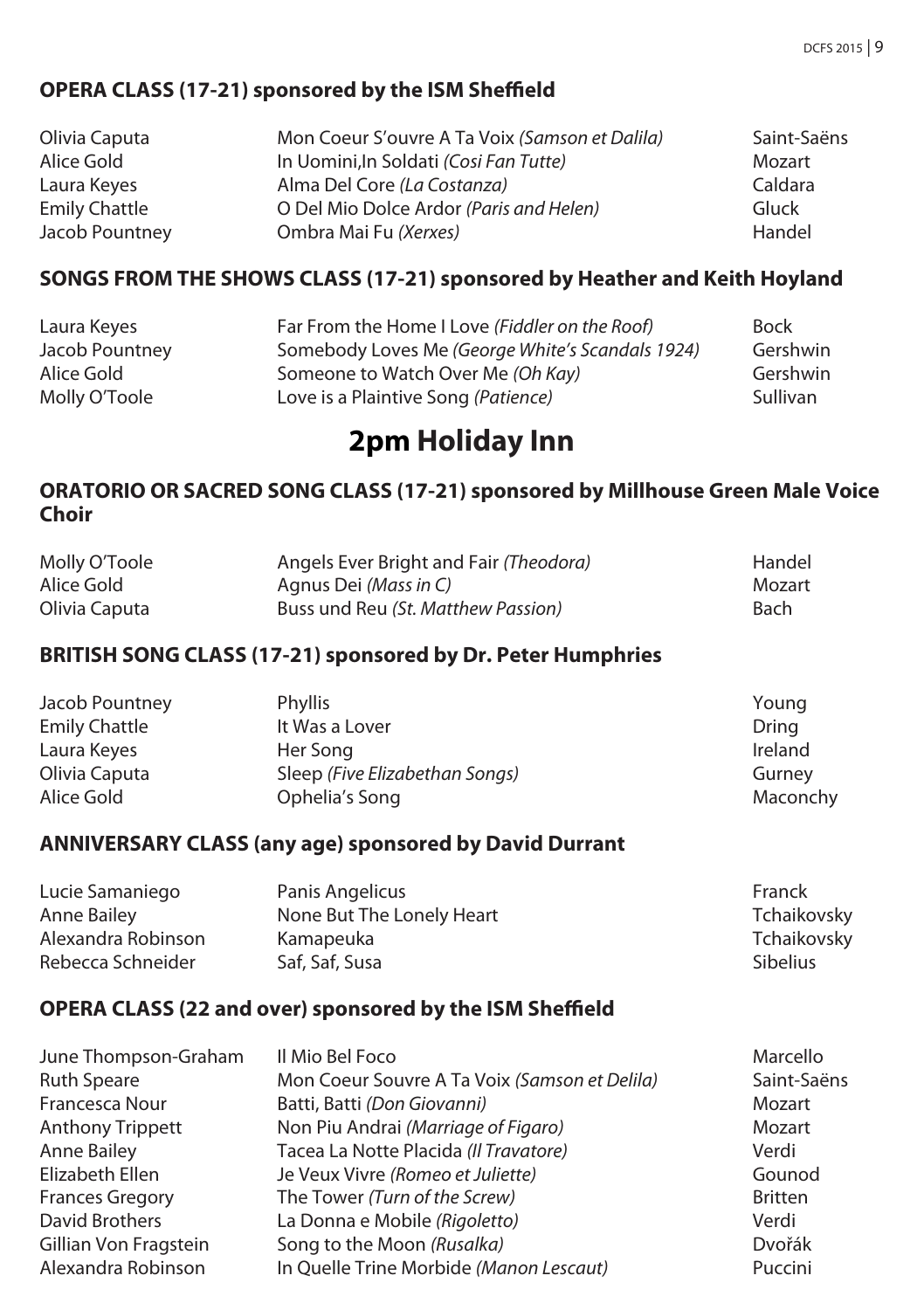# **6.45pm Holiday Inn**

#### **RECITAL FINALS**

#### **NON-RECITAL FINAL**

Vocal Solo (9-12). British Song (13-16). Oratorio or Sacred Song (13-16). Songs from the Shows (13-16)

#### *INTERVAL*

#### **NON-RECITAL FINAL (Cont.)**

British Song (17-21). British Song (22 and over). Oratorio or Sacred Song (17-21). Oratorio or Sacred Song (22 and over). Opera (17-21). Opera (22 and over). French Song (any age). Lied (any age). Songs from the Shows (17-21). Songs from the Shows (22 and over). Anniversary Class (any age)

#### **PERFORMANCE BY THE WINNER OF THE ENGLISH WORDS AND SONG CLASS AND PRESENTATION OF THE PETRIE ROSE BOWL**

The Petrie Rose Bowl is given by the first Patron of the David Clover Festival of Singing, Mollie Petrie. It is awarded to the winner of the English Words and Song Class in which the performer recites the words from memory before singing the song and shows clarity of communication with understanding and imagination.

#### **Adjudications and Presentation of**

#### **The Don Greenfield Trophy**

This is given by the Hallam Choral Society, and will be awarded to the winner of the Vocal Solo Class (age 9 to 12) in the Non-Recital category. It is in memory of the life and work of Don Greenfield, conductor for many years of the Hallam Choral Society, a teacher of primary school children and a former member of The City of Sheffield Teachers' Choir.

#### **The Kathleen Walker Memorial Prize**

This is given by her daughter Anne, in memory of Kathleen Walker, who was a founder member and accompanist of the Teachers' Choir and musical director of several operatic societies in Sheffield. It will be awarded for the most outstanding performance of a "Song from the Shows" from Class 16 (13-16) or Class 17 (17-21) in the Non-Recital category.

#### **The Michael Peaker Memorial Trophy and Prize**

This is given by Worrall Male Voice Choir in memory of Michael Peaker, for his contribution as accompanist and conductor and as organist at St. Matthias's Church, Stocksbridge. The award will be given for the most outstanding performance, by anyone aged 21 or under, of an aria from an oratorio, or of a sacred song during the Festival.

#### **The Constance Shacklock Memorial Rose Bowl**

This is given by Ralph Green in memory of Constance Shacklock, who was President of the City of Sheffield Teachers' Choir from 1985 to 1999 and will be awarded for the most outstanding operatic performance during the Festival.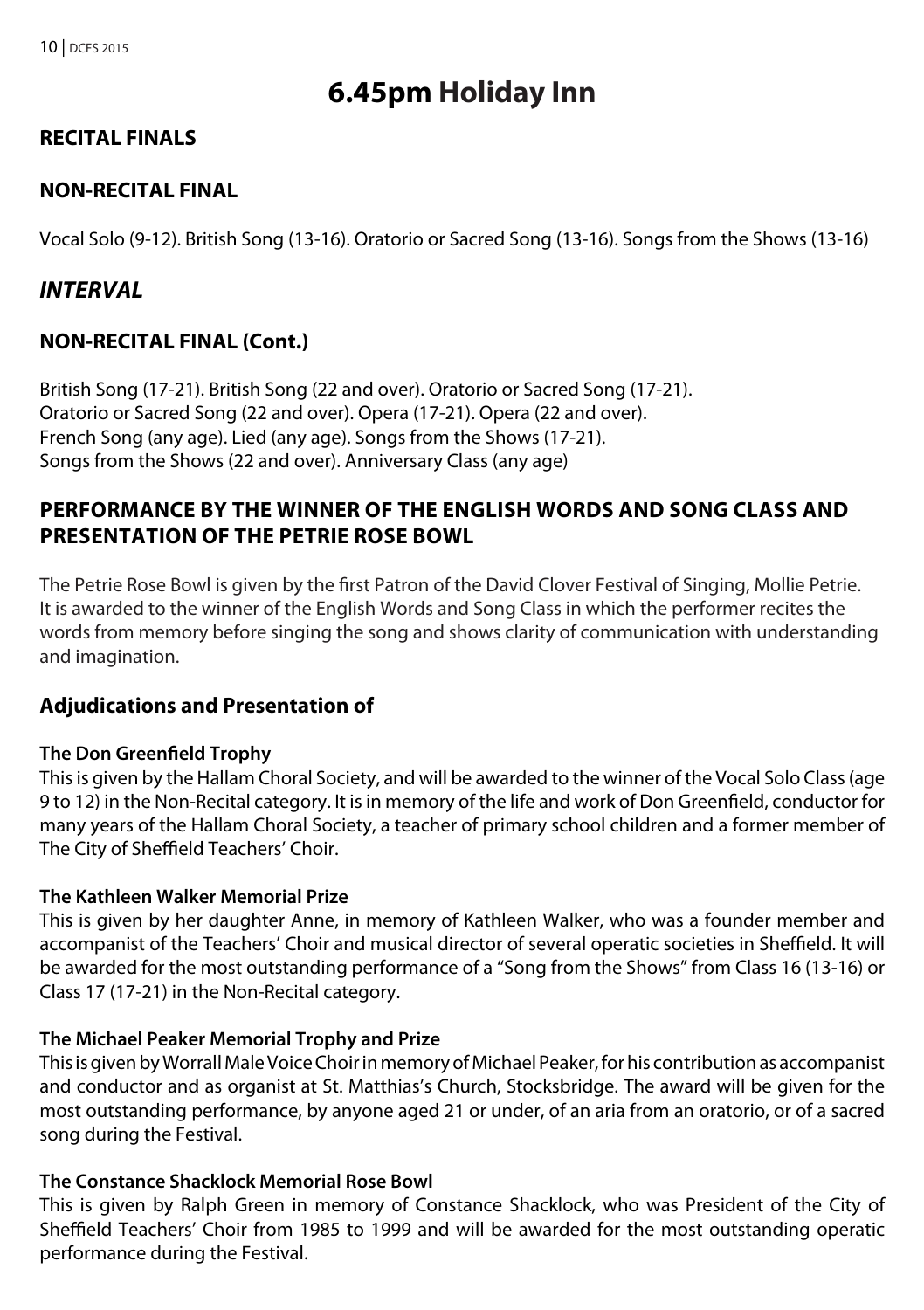#### **The Edith and Ronald Batty Salvers**

These are given by Valerie and Geoff Littledyke in memory of Val's parents Edith and Ronald Batty. It will be presented to the most promising young female and male singers, respectively, aged 15 or under from any part of the Festival. The Edith Batty Salver will go to the female singer and the Ronald Batty Salver to the male singer.

#### **The Doug Crossland Memorial Shield and Prize**

This is given by Worrall Male Voice Choir in memory of Doug Crossland, its conductor from 1971 to 1995 and will be awarded to the most promising female singer between the ages of 16 and 23 from any part of the Festival.

#### **The John Gilbert Wilson Award and Prize**

This is given by Mrs. J. Hamnett in memory of her father, who sang in Sheffield all his life, was a member of the Sheffield Philharmonic Chorus and who was a founder member of The Sheffield Comic Opera Society. It will be awarded to the most promising male singer between the ages of 16 and 23 from any part of the Festival.

#### **The City of Sheffield Teachers' Choir Silver Salver and Prize**

This is given by Ann Durrant, a member of the Teachers' Choir for over twenty years, and will be awarded for the most outstanding performance by a winner in the Non-Recital Classes.

#### **The 2014 David Clover Festival of Singing Recital Awards**

The Festival is affiliated to the British and International Federation of Festivals





#### Trinity College London is proud to be supporting the David Clover Festival of Singing 2015

From Percussion to Piano, Singing to Musical Theatre, we provide a wide range of Grade, Certificate and Diploma exams designed to nurture musical development at every level.

**To find out more visit www.trinitycollege.com/music**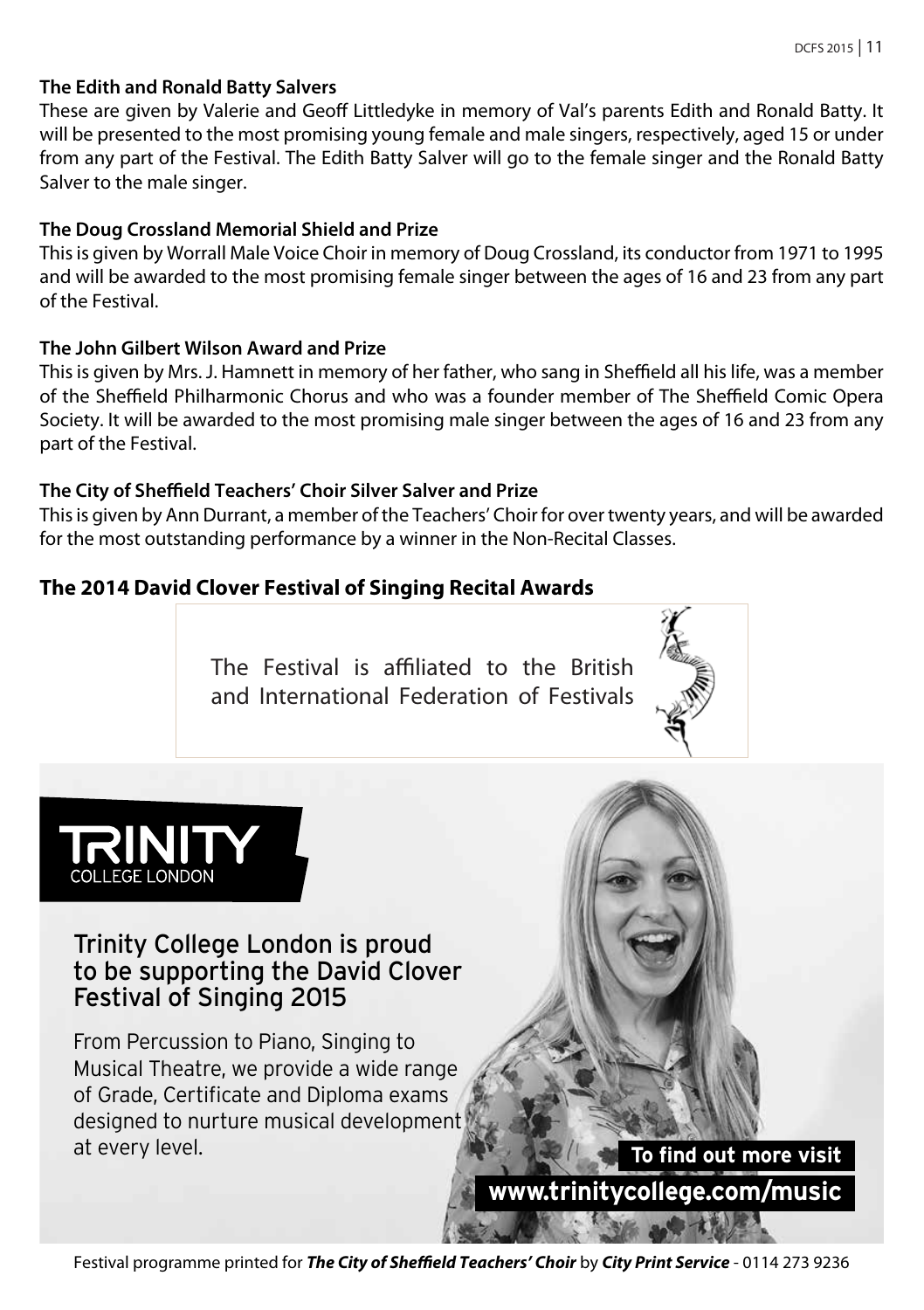# A family business established for over 30 years. The finest quality and service plus the best value for money around.

5511

A complete service. Free initial consultation and design to complete installation, even building alterations.

**Oughtibridge Kitchens** 29-31 Langsett Road South, Oughtibridge, Sheffield. S35 0GY

# t: 0114 286 4448

**Opening times:** Mon to Fri 9.30am - 5.30pm, Sat 9.30am - 1.30pm

# **OUGHTIBRIDGE** kitchens



# www.oughtibridgekitchens.co.uk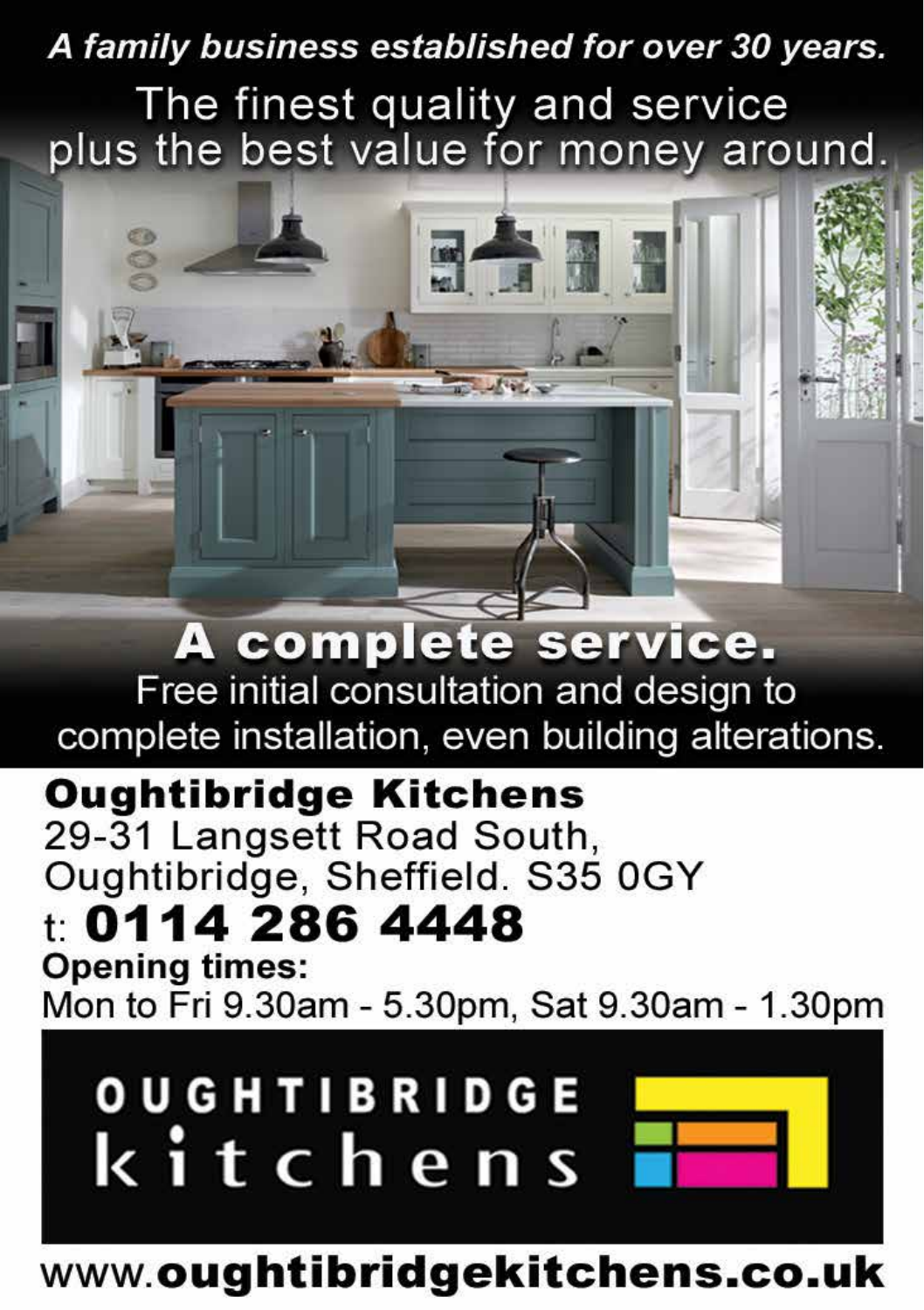#### **Elizabeth Watts** *Hon. D. Mus* Vice-President

Elizabeth arrived in Sheffield 18 years old, with a passion for singing and a love of archaeology, which she was reading at the University. Although music was not her degree subject she took her singing seriously. Her teacher strongly encouraged her to enter competitions to gain performing experience and she was delighted to find a flyer for the David Clover Competition of Singing which provided her with the opportunity to perform many times, singing different repertoire and gain a wealth of experience.



She is now a soprano of international renown, has sung for the English National

Opera and is freelance singing all over the world. She has sung in such prestigious venues as The Royal Opera House Covent Garden, The Santa Fe Opera, the Royal Festival Hall and Theatre de Champs-Elysees in Paris to name a few. She also won the Song Prize at the prestigious BBC Cardiff Singer of the World Competition in 2007.

She is proud to be sponsoring the Lied class at the Festival as she hopes to inspire a new generation in the performance and love of wonderful music. We are equally proud that Elizabeth agreed in 2014 to become one of the vice-presidents of the Festival.

# **James Kirkwood** *LRAM LTCL ARCM*

Vice-President



On David's death in January 1979 he took over the conductorship of Sheffield Teachers' Choir and with the support of Rupert Norris and the choir committee, set up 'The David Clover Festival of Singing' as a lasting tribute and memorial to this man who had done so much to direct James' future career as teacher, advisory teacher and finally adviser for music to the Sheffield L.E.A. - a post David Clover himself had held until his death.

#### **Richard Clover** *LTCL FASC* Vice-President

Richard (the younger son of David Clover), a former chorister of Sheffild Cathedral, like David went on to study singing at Trinity College of Music, London. Until his retirement in September 2013 Richard was senior Layclerk with the choir of Ely Cathedral, a position he held for 27 years. He has sung in many of the great cathedrals and churches of England, Europe, Canada and the USA. Richard was co-founder of the close harmony group 'shades of blue'. He has made numerous appearances on Radio and Television. He currently holds the position of Technical Manager at Ely Cathedral. He is also co-founder and Technical Manager for the recording company *Lantern Productions*.



Apart from supporting the Festival in person when he can, Richard is responsible for running and maintaining the Festival website along with compiling and type setting the Festival programme and other Festival related literature.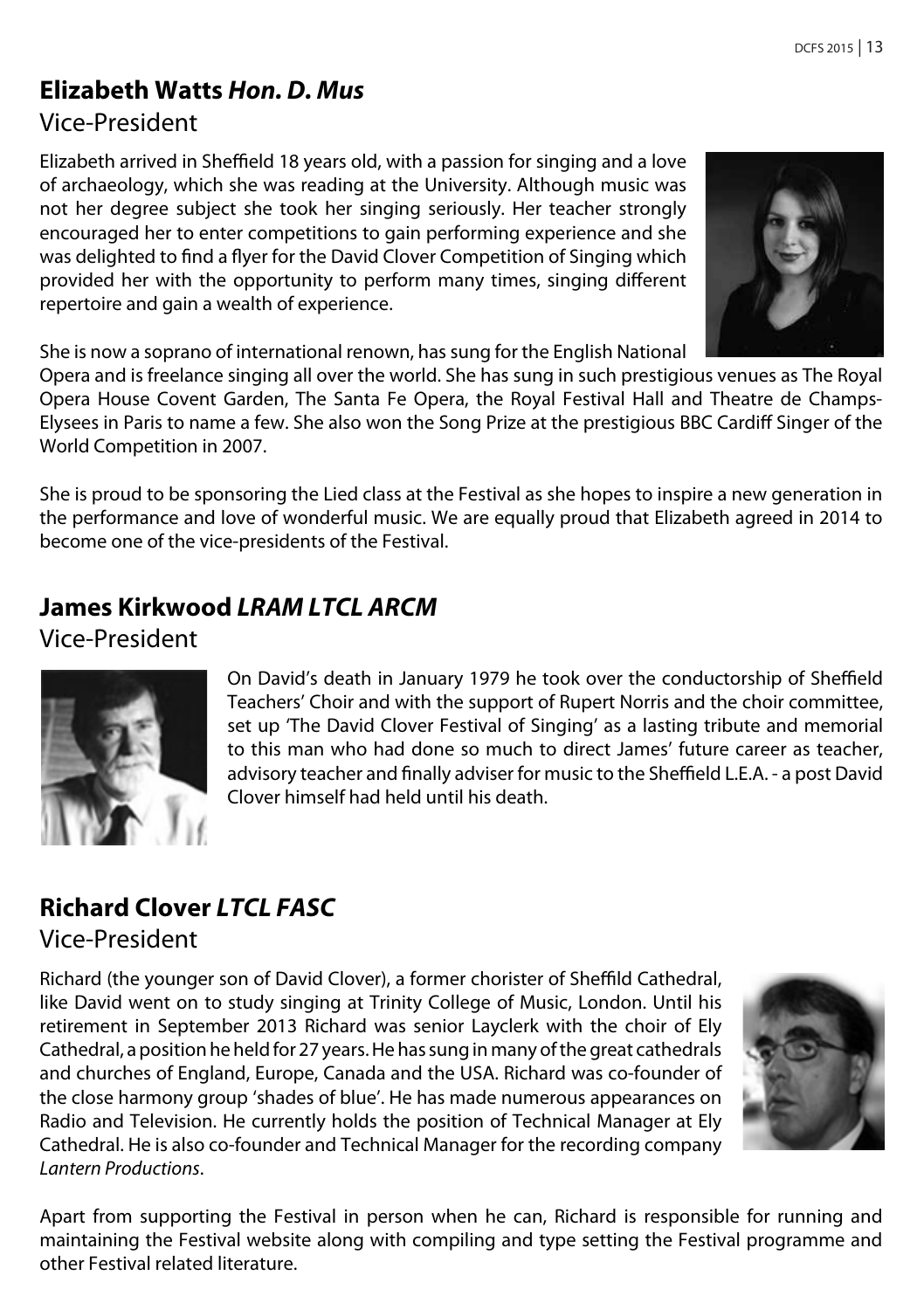#### 14 | DCFS 2015

#### **Gillian Farnsworth** *ARCM* Official Accompanist

Gillian has been an official accompanist for the David Clover Festival of Singing since 1992 and also for other local festivals. She was an external student for the ARCM diploma, studying at the School of Music Huddersfield whilst school teaching, subsequently teaching in junior, secondary and approved schools. She is a member of a string quartet (viola), piano teacher and church organist. She regularly accompanies instrumentalists and singers for auditions and exams and has worked with many choirs. The development of confidence and skill of singers through the Festival is always a joy to see and hear.

#### **Linda Wareham** *BA ARCM* Official Accompanist

Linda began her formal piano studies at the relatively late age of eleven. She subsequently studied music at Bretton Hall, gaining a Certificate of Education. She continued her piano studies with Vera Yelverton in London, gaining the ARCM Diploma and participating in concerts at the Alexandra Palace, the Purcell Room and the Queen Elizabeth Hall. During this time Linda also won several prizes at various London music festivals. She established a busy private piano teaching practice in Oxford, was the accompanist for the City of Oxford Choir and regularly accompanied at local musical festivals and for grade and diploma exams. After the family move to Sheffield she quickly re-established her private teaching practice. During her 'spare' time she studied for a Bachelor of Arts degree with the Open University. She is regularly in demand to accompany students for instrumental exams and festival classes and has been the accompanist for the Sheffield Chorale for a number of years. Linda also performs regularly as a duo with John Cooper (violin), and is very pleased to be associated with the David Clover Festival Singing.

#### **Alan Eost** *MA (Cantab) ARCO ARCM* Official Accompanist

Alan has had a long career in music as both teacher and performer. He was Head of Music at King Edward VII School in the 1980's and taught piano at Sheffield University for 15 years. He accompanied the City of Sheffield Girls' Choir in winning the Sainsbury's "Choir of the Year " in 1984, the Llangollen International Eisteddfod in 1986 and the Vienna International Youth Music Festival in 1987. He has also appeared in concert with the National Youth Choir. He has been Conductor of the Sheffield Oratorio Chorus since 1986 and was appointed its Director of Music in 2005. He has recently become Director of Music of Bakewell Choral Society.

# **Acknowledgements**

The David Clover Festival of Singing wishes to acknowledge its gratitude to the following people, businesses and organisations:

Hallam Choral Society

Miss J. Adam Ms. R. Bearpark Mrs. B. Birks Mr. and Mrs. M. Bullas Mr. R. Clover Dore and Totley United Reformed Church Mr. and Mrs. D. Durrant Mr. A. Eost Mrs. G. Farnsworth Miss J. Fowler

Miss D. Hallatt Mrs. J. Hamnett Mrs. E. Hampshire Mr. P. Harrison C. Herd (City Print Service) Mrs. C. Heslop The General Manager and Staff, The Holiday Inn The ISM Sheffield Dave Kenyon Pianos

Mr. and Mrs. G. Littledyke Miss B. Moore Dr V. Pike Mrs. J. Shapland Mrs. M. Smith The Sponsors of the Prize Money Trinity College, London Miss A. Walker Mrs. L. Wareham Worrall Male Voice Choir

**Those whose names were received after the programme had gone to press. Those members of the Sheffield Teachers' Choir whose names were received after the programme had gone to press.**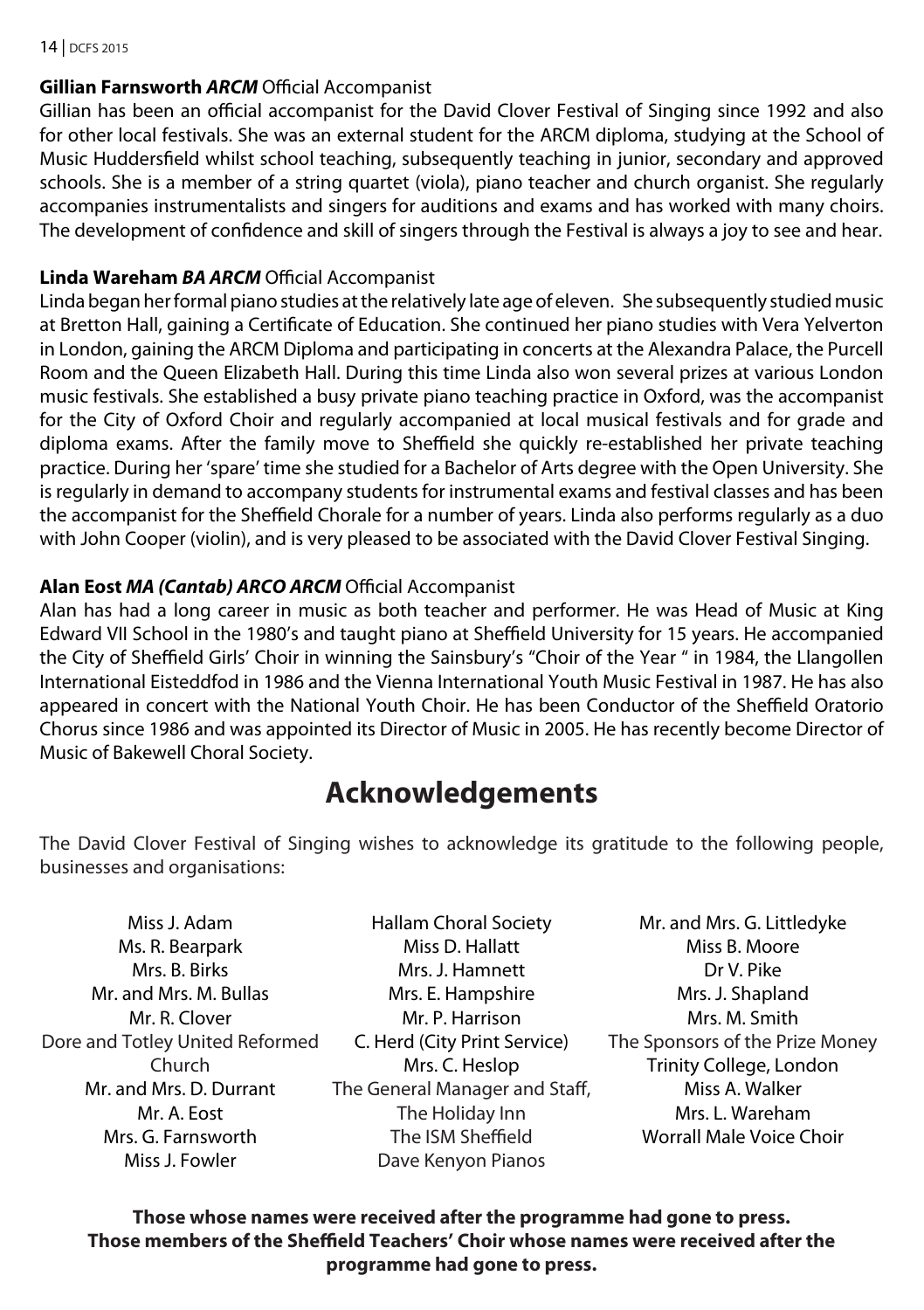# **Festival Officials**

**Chairman:** David Heslop OBE **Treasurer:** David Potter **House Manager:** Martin Birks **Trophy Steward:** Roger Ledbetter **Child Protection Officer:** Joy Bowler **Admin. Secretary:** Hazel Page **Volunteer Helpers' Co-ordinator:** Sonia Saint

## **Festival Dates 2016**

#### **Friday 5, Saturday 6 and Sunday 7 February** Adjudicator Julia Dewhurst

# **DAVID CLOVER FESTIVAL FRIENDS**

Annual subscriptions to the Festival Friends are available in various categories. Each category entitles the subscriber to:

- free admission, and their guest(s), to all Festival sessions
- receive a free programme at the Festival on production of the Friends membership card
- have their name acknowledged in the Festival programme unless otherwise requested by the subscriber
- attend a Festival Friends' Reception, with their guest(s), during the Festival weekend The various categories are:
- Personal Membership a minimum of £20 for the subscriber and 1 guest
- Family Membership a minimum of £30 for the subscriber and 3 guests
- Corporate, Organisation or Group Membership a minimum of £50 for 6 people, or a minimum of £75 for 7-10 people.

Any Personal Member, or a member of a Family or Group, who is a tax payer, can gift-aid their subscription which would allow the Festival to reclaim income tax on your donation. Any queries about the Festival Friends scheme may be addressed to Di Hallatt (0114 249 0402) or by email (dhallatt@beachcroft.co.uk).

Please send your donation (cheques payable to *David Clover Festival of Singing*) to: **David Clover Festival Friends, 12 Byron Road, Sheffield, S7 1RY.** A receipt will be sent to you.

| Ms Judith Adam           | Mr and Mrs J Garrett                  | Hazel Page               |
|--------------------------|---------------------------------------|--------------------------|
| Mrs Jean Baines          | Diane Hallatt                         | Mr and Mrs Stuart Palmer |
| Michael and Della Bullas | <b>Stuart and Elizabeth Hampshire</b> | Janet Philbedge          |
| Marjorie Cockburn        | Ann Hattersley                        | Dr V Pike                |
| <b>Trevor Dickinson</b>  | David Heslop                          | Sonia C Saint            |
| Mrs Stephanie Dixon      | J H and O M Kirkwood                  | Irene Sargeant           |
| Dr Sylvia Dunkley        | Miss H Mather                         | Mrs Mary Smith           |
| Dr John Dunkley          | Jean and Malcolm Mercer               | Phyllis Wait             |
| <b>Mrs Ann Durrant</b>   | Miss B E Moore                        | Ms Olive Walker          |
| Mr N and Mrs P Fuller    | <b>Heather Morris</b>                 | Mrs Sheila Wilkinson     |